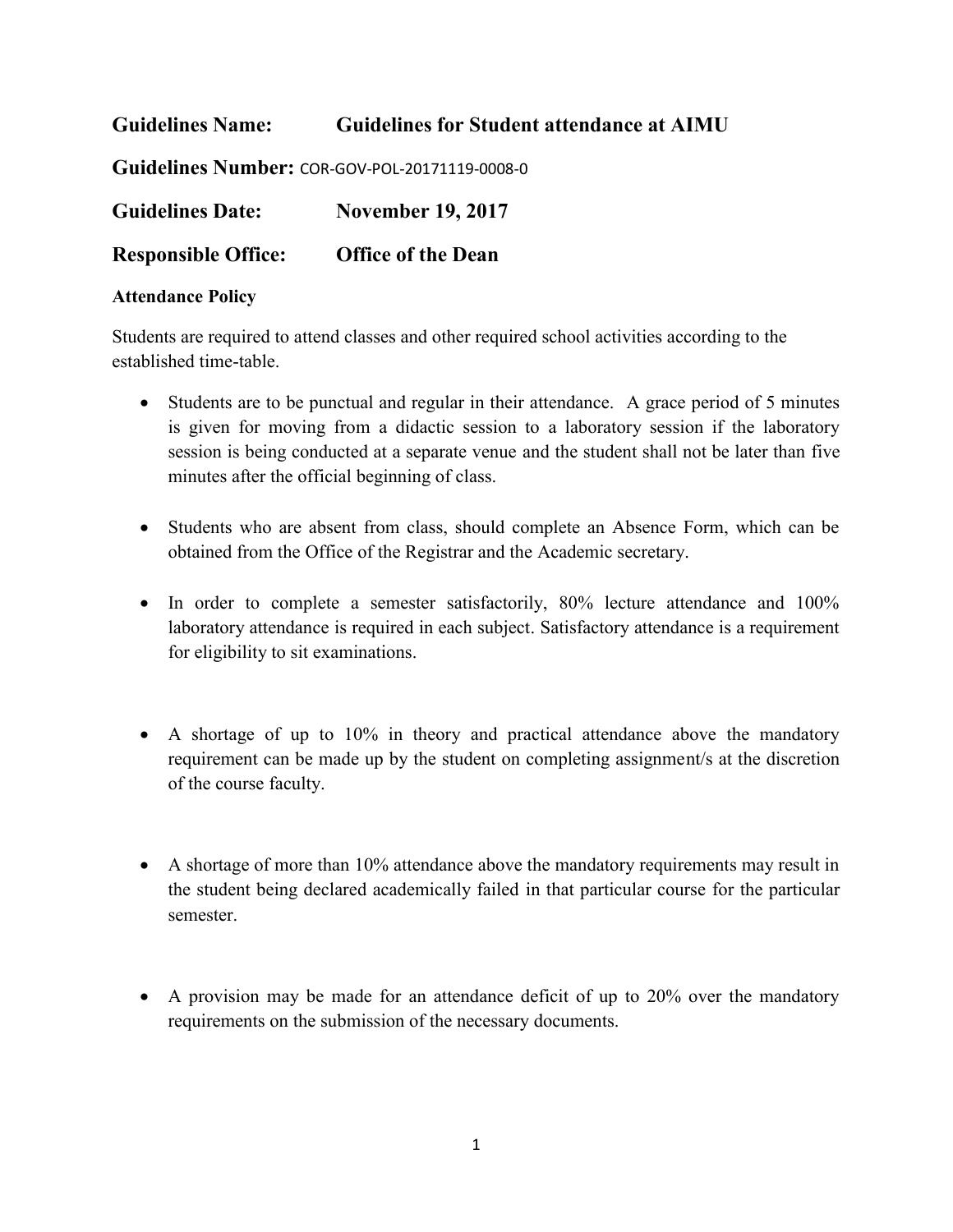- Students who have been absent from classes/campus for thirty (30) consecutive days without submitting a Medical Certificate to the Dean, as applicable, shall be considered having withdrawn from the current semester.
- Students having less than 80% of attendance in each course for a semester will be excluded from the privileges of Scholarship and discounted fee.
- Students who are associated with SGA and AMSA, Lab assistants, Library Intern and student ambassadors are also required to have 80% lecture and 100% laboratory attendance. If the criteria are not met the management has an authority to remove them from the respective positions.
- Students should inform the Head of the School, in writing, of any unusual circumstances, which will impede them to carry on with their normal attendance and participation at demonstrations, laboratories, small group sessions, and conferences are required. If a student anticipates an absence or if an emergency arises, the student will initially contact the faculty member of the respective course(s). If the student cannot contact the respective faculty member, the student may be excused upon notification of and approval by the Dean who will in turn contact the faculty member. The excuse must be written on the date of absence or referencing an ongoing illness.
- In matters pertaining to clinical practice and clerkship rotations, attendance is a vital part of the clinical training experience. Therefore, attendance is mandatory for the entire duration of each assigned clinical rotation. Failure to report on time, failure to attend during a rotation, or of a departure prior to the end of a rotation without the agreement of the designated supervising faculty member or the rotation trainer at the affiliated practice site, will result in a grade of "F" being issued for a rotation. The Assistant dean of Clinical will be responsible for monitoring student attendance during the clinical phase of the program. The Assistant Dean of Clinical will report to the Dean.

## **7.4 Punctuality**

Students are required to be punctual for all scheduled classes and clinical experiences whether on or off campus. A grace period of five to ten (5 to 10) minutes will be granted. Thereafter, the student will be marked as late "L."

Students who have a valid reason for being late should inform the Faculty member in advance. If the excuse is accepted a notation of this will be entered into the record to indicate late with an excuse "L/E." The decision to excuse the late arrival of a student lies with the Faculty member.